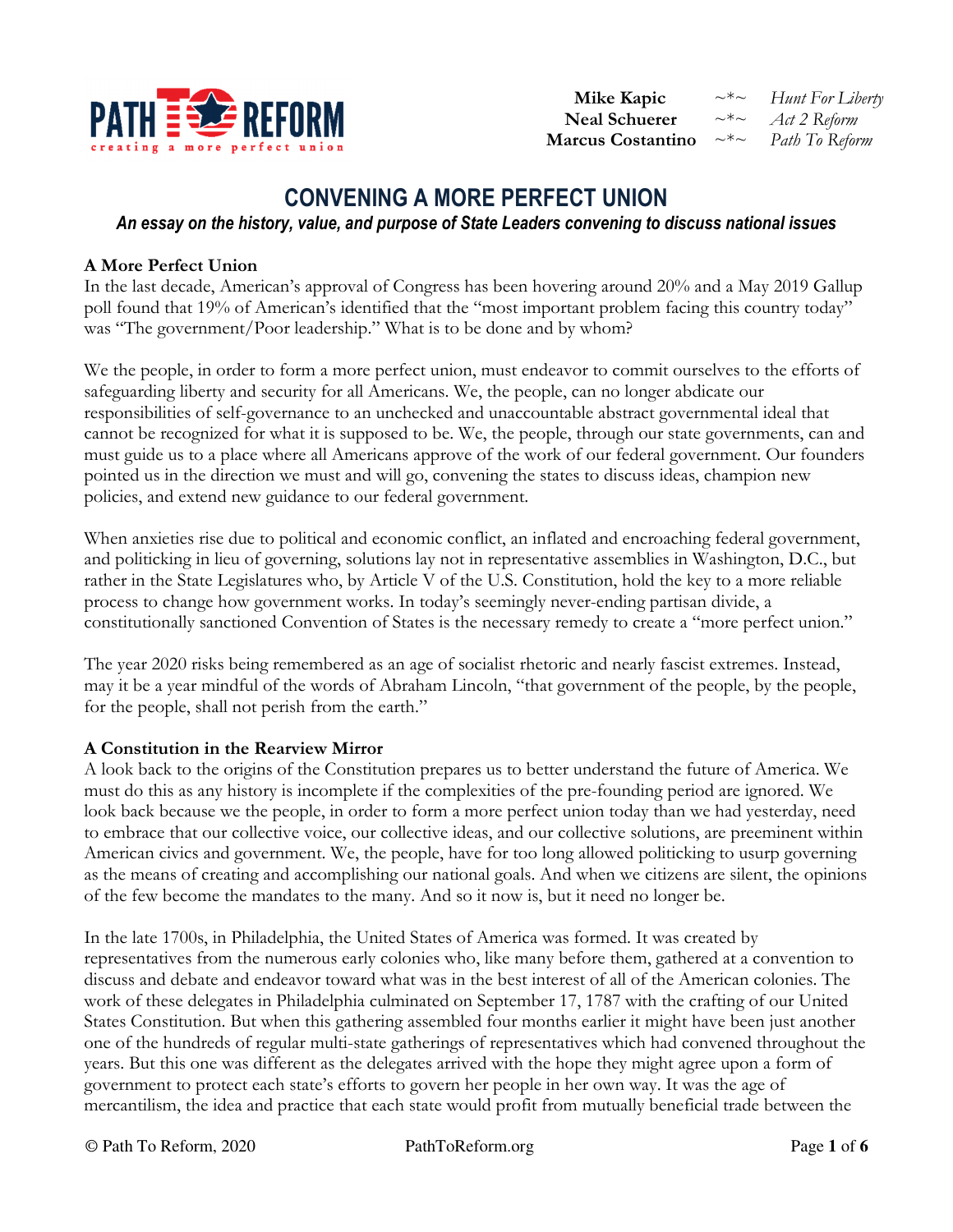states. The question was, "When trading between states, which state laws were to be upheld?" And following a time of national unity in the fight for independence from the British government, the colonies, without a common cause, were beginning to suffer disunity. The result was a national constitution, one that would afford each colony and state with the governing structure to work together for the common good as needed.

#### **The Groundwork of Self-Governance**

To many Americans, the United States magically appeared on July 4, 1776. In fact, its foundation began at least a century and a half earlier. America's founding era (1750s - 1790s) came about as the result of an evolutionary process of citizen associations whose origins date back to the Sumerians (southern Iraq) ca 2300 BC. This self-governance process matured over millennia as associations and constitutions formed.

One of the earliest forms of a contemporary constitution was developed in Athens in 594 BC. Then, in 508 BC, the Athenian constitution was reformed toward democracy and the "rule by the people" consisting of the separation of powers. Similarly, in 1215 the British signed the *Magna Carta* at a convention called by the nobility and commoners at Runnymede, England. Each of these was a movement toward self-governance by the people.

In the 1600s, while America remained a British colony, numerous conventions were hosted and constitutions signed. In 1639, the first modern American constitution was written at a convention in Hartford, CT. It consisted of a preamble and eleven articles describing the rules for self-governance including term limits for the governor.<sup>1</sup>

Many thousands of conventions (aka councils, congresses, and committees of correspondence and safety) have occurred in towns, counties, regions, and nationally since. In the colonies, and then the states, 648 recorded events have been identified by historians.<sup>2</sup> Their administrative protocols soon evolved into a standard operating procedure for debates and voting. Early gatherings resolved local problems such as security, safety, and trade. As immigrants arrived, many fleeing government persecution, the colonist's motives were simple: self-defense and religious freedom.

For the people to adequately satisfy their motives and in the spirit of self-governance, they met informally, outside of their routine government assemblies which were organized in accordance with the ruling authority of the British Crown. In doing so, they sought the freedom to pursue mutual benefit and consensus. They met not to legislate, as that was the authority of the Crown, but to debate and agree on recommendations that would become the foundation of movements in each of the states that would rise to the ears of the Crown. A movement's power was then and always is in the voice of its people. Edmund Burke and Alexis de Tocqueville commented that people associating with such purpose is the basis for citizenship.<sup>3</sup>

#### **A Tipping Point in America, Then and Now**

In the late 17th and early 18<sup>th</sup> centuries, international issues impacted England (e.g. the Glorious Revolution, Seven Years War). Britain needed help with its war debt and turned to the American Colonies with Acts (Stamp, Tea, Sugar, Intolerable). Colonial anxiety grew as did inflation and manufacturing regulations. In addition, political issues included a weakening English governance, random troop violence, safety with neighboring Indians, and the strain of growing boycotts of English goods.

-

<sup>&</sup>lt;sup>1</sup> Michael Kapic, Conventions That Made America: A Brief History of Consensus Building, Author2Market, 2018, 8

 $2$  Timothy J. Dake, Far From, Libertas Books, 2017, Appendix B,

<sup>3</sup> Jonathan Sacks, The Dignity of Difference, Continuum, 2003, 152, 158

<sup>©</sup> Path To Reform, 2020 PathToReform.org Page **2** of **6**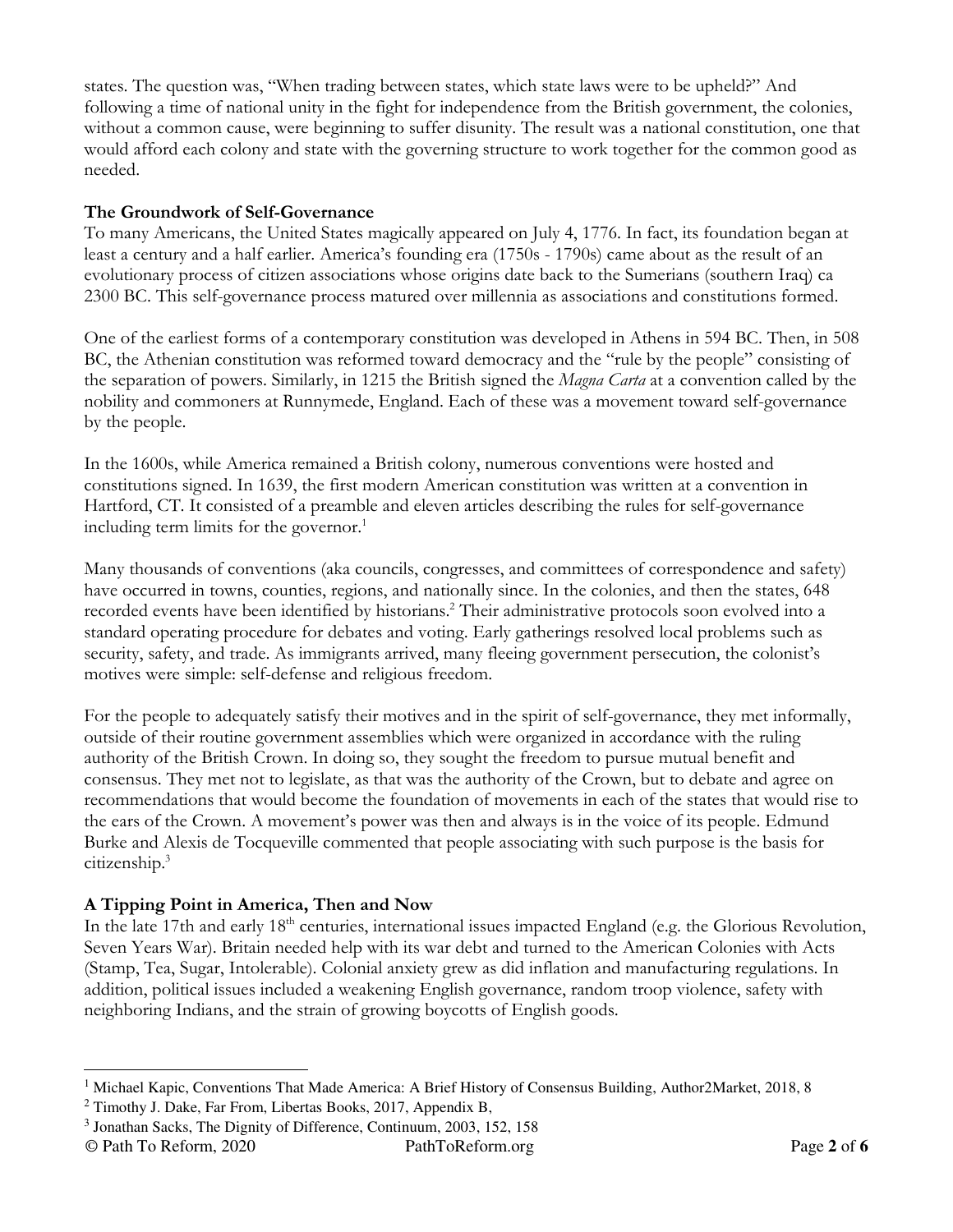The people, still governed by British officials, grew frustrated as they were ignored. By the mid-1770s the colonies experienced a radical shift toward independence and more difficult issues arose such as inland navigation, foreign trade, embargos, and intercolonial trade tariffs. As a result, the frequency of calling for conventions grew and the topics discussed included defense, English boycotts, inflation, and price controls.<sup>4</sup>

In the late 1700s, through a serious of national meetings, representatives from many of the colonies and states convened to discuss, debate, and present ideas for approval, and finally, in September 1787 at the Philadelphia Constitutional Convention, the representatives penned the United States Constitution to be considered and approved by the leaders of those same states and colonies. The convention was timely. It was required because following the War for Independence against Britain, state leaders from New York and Massachusetts began calling for the need to Amend the Articles of Confederation, the National Congress wanted to address numerous concerns but did not have the authority to convene representatives from the states to do so, jurisdictional arguments between the colonies were growing, and heavy taxes and unpaid War wages led to regional rebellions including that of Shays Rebellion in Massachusetts. It can be imagined that the same farmers who threw British tea into the Boston harbor, that fought to win their liberty from the tyranny of a government across the pond, were beginning to turn that same ire toward the now heavyhanded ways of burgeoning local and national government policies, cronyism, and unwarranted profits in the pockets of wealthy state legislators.

So, in the summer of 1787, the people convened to discuss that which was most important, and what began unassumingly as the Philadelphia Convention soon bore the name-The Constitutional Convention. And since this is where our modern government started, the question for us today as we see a similar tipping point looming in the 21<sup>st</sup> century is, "What must we, the American people, do to ensure that a vibrant government continues to help ensure security and liberty for all?"

# **A History of American Conventions Shaping a National Unity**

The purpose of the 1774 convention, the *First Continental Congress,* was to debate solutions for responding to Parliament to end the Intolerable Acts. John Rutledge noted that conventions were for recommendations."<sup>5</sup> The next convention, the *Second Continental Congress* was scheduled for May 10, 1775.<sup>6</sup>

The Revolutionary War began three weeks before the *Second Congress* was to convene as a convention. However, it quickly became an ad-hoc committee and then morphed into a de facto legislative government. Over the next six years it was knee-deep in the business of creating an army, finding a commander, drafting independence, writing a constitution (Article of Confederation), developing allies, financing its efforts, and sending a peace committee to Paris. Talk began for convening "a general council, or convention of faithful, honest, and discerning men..." in which a convention is "not to exercise legislative power, but only to debate freely, and agree upon particulars…"<sup>7</sup>

The *Second Continental Congress* agreed with John Adams assertion that the people must endeavor toward the "defence of this colony" against Britain and "to erect the whole building with their own hands upon the broadest foundation," and that could only be done "by convention of representatives chosen by the people in the several colonies."<sup>8</sup> Essentially, that the people must work together to build something new to continue to protect themselves.

<u>.</u>

<sup>4</sup> Ibid., Kapic

<sup>5</sup> Ibid., 317

<sup>6</sup> Ibid., Kapic, 59

<sup>7</sup> Russell Caplan, Constitutional Brinksmanship, Oxford Univ Press, 1988, 4,

<sup>8</sup> Ibid., 9

<sup>©</sup> Path To Reform, 2020 PathToReform.org Page **3** of **6**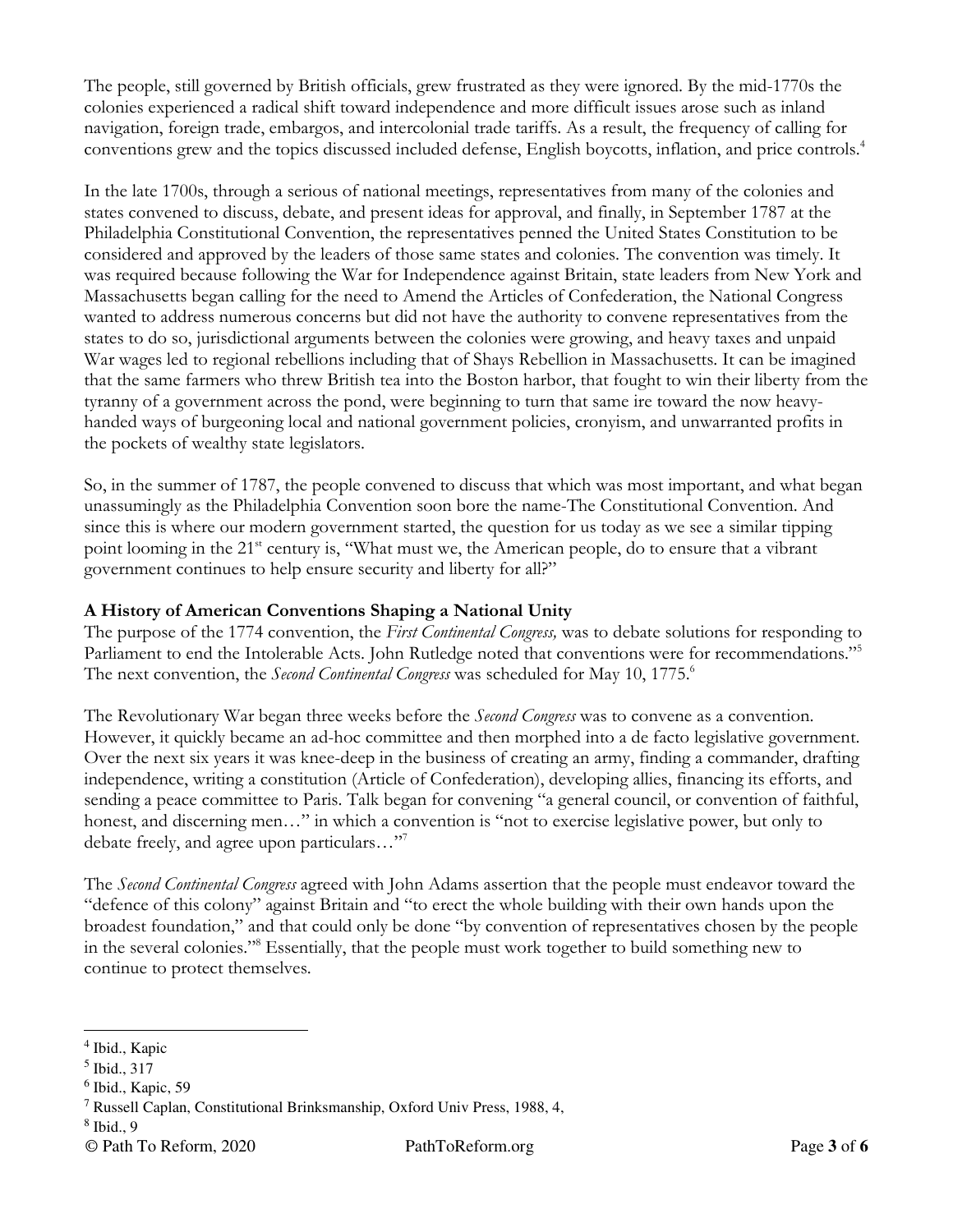The *First and Second Congresses* were defining moments for America. They also helped to define and elevate the prestige of a convention of the people's rights over ordinary legislative processes from which the people were absent. For the people, the convention had become the extraordinary instrument of a constitutionmaking body. Other conventions easily followed as conventions, in practices, had by this time a welldeveloped and trusted operating system.<sup>9</sup>

In the early 1780's, sentiment in Congress grew for a broad range convention, but it had no authority to call one. Under the Articles of Confederation, the U.S. lacked a strong central government while the states were individually more powerful. But broad abusive government mandates were being imposed on the people and economic instability grew. The states quarreled among themselves, individually establishing their own tariffs, currency, and regulations.<sup>10</sup> Richard Henry Lee of Virginia noted many members were suggesting "the calling upon the states to form a convention for the sole purpose of revising the Confederation…to enable Congress to execute with more energy, effect, & vigor, the powers assigned it."<sup>11</sup> George Washington, also of Virginia, protested the "want of energy in the Federal Constitution…which I wish to see given to it by a Convention of the People."<sup>12</sup> Washington insisted on power being held by the people and not a federal government.

In 1785 the Virginia and Maryland assemblies realized that a conflict was brewing related to the use of the Potomac River and the Chesapeake Bay waterways between Virginia and Maryland as there was a growing need for increased commerce and trade westward to the Shenandoah and Ohio Valleys. With this increased activity a need arose for jurisdictional agreements and travel rights for the waterways. Negotiations between the assemblies were hosted by George Washington at a 3-day conference in Mount Vernon beginning on May 25, 1785. Agreements were made and the Potomac Company was created to finance navigation improvements and oversee jurisdictions. Both Maryland and Virginia approved the compact such that the Potomac "shall be considered as a common highway…" The success of the Mount Vernon Conference paved the way to the *Annapolis convention* (1786), and later to the *Philadelphia convention* of 1787.

The *Annapolis Convention* commenced on September 4, 1786. It was intended to be a "commercial convention" to include representatives involved in trade, interstate commerce, and regulations, so that "when unanimously ratified; that will enable the United States in Congress effectively to provide for the same." However, only five of thirteen states attended. This was supposed to be a continuing effort by the states to balance the lopsided federated relationship between states and the national government as the early *Articles of Confederation* had provided for independent and powerful 'countries' within the whole of the early colonies.

Heeding the seriousness of the need to collaborate with other state leaders, those present proposed to hold another meeting of the states in Philadelphia the following year. Their purpose? To "take into consideration the situation of the United States, to devise such further provisions as shall appear to them necessary to render the *constitution* of the Federal Government adequate to the exigencies of the Union…" The Annapolis convention contemplated a convention that could do more than merely propose changes to the Article of Confederation. "The word *constitution* in this context," Professor Natelson says, "was not limited to the Articles of Confederation. The prevailing political definition of "constitution" at the time was political structure as a whole—much as we refer today to the British "constitution." What we today call a "constitution" was more often called an "instrument," "frame," "system," or "form" of government. The Annapolis statement was recommending a convention to consider and propose alterations in the federal

<u>.</u>

<sup>12</sup> Ibid., Caplan, 21,

<sup>&</sup>lt;sup>9</sup> Ibid., Kapic,

<sup>10</sup> Ibid., Dake, 131, 132,

 $11$  Ibid., Caplan, 21,

<sup>©</sup> Path To Reform, 2020 PathToReform.org Page **4** of **6**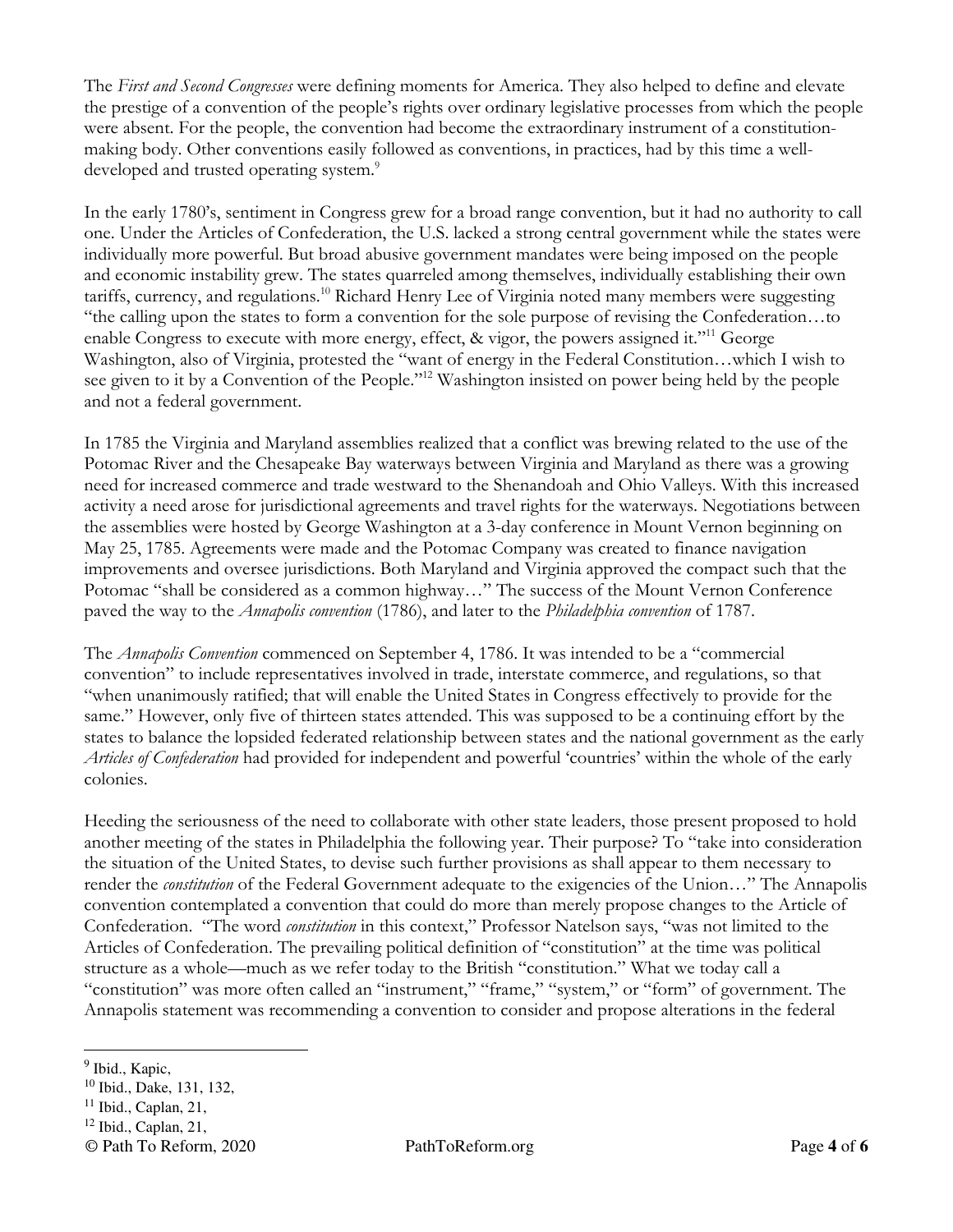political system, not merely to the Articles. Subsequent proceedings in Congress confirm that understanding."

The *Constitutional Convention* in Philadelphia lasted for four months, convening May 25, 1787 and concluding on September 17, 1787.*<sup>13</sup>* With George Washington serving as president of the convention, delegates from all the states thoughtfully deliberated a new form of collaborative government put into place by the signing of the newly crafted United States Constitution that would ultimately put the power in the hands of the people, separate the powers of government into three branches with a system of checks and balances, divide power between the states and the federal government, prescribe duties, scopes, and limits of said governments, and identify rights and freedoms of the people.

# **A More Perfect Union**

In order to form a more perfect union, we the people can embrace the safe process that was used then and is still applicable today. We the citizens have the solution. We are empowered through the states, through federalism, with the necessary tools and authority to create a new era of constitutional viability and adherence.

Now, it seems, in our politically charged rhetoric, that adherents to each of our two political parties hold strongly to opinions of what the U.S. Constitution was, is, and will be. Some argue that the constitution is to be observed dogmatically, that is it is to be bound to as law, as written. Some in this group even proffer that the U.S. Constitution should no longer be changed. Others believe that this noble document drafted in the late 1700s is living: In the same way that it represented the hearts and minds of the American people then, the Constitution can and should be changed to reflect the hearts and minds of Americans today. The answer to what the Constitution is and will be lies in the truth that gratefully each viewpoint is half right. Any legal system born out of a viable constitution must be adhered to fully as it is written as this is the foundation of any society. It is that which shapes all institutions, political debates, public discourse, and identifies the legal rights of the individual. And it is also a framework for each ensuing generation insofar as it breathes life into all of our security and liberty, and is, if only allegorically, living. To be clear, The United States Constitution is a document that can be changed. But it is only to be changed by "the people" and never altered based on political whims or judicial activism.

The remedy for the missing halves is a recognition and implementation of the process of convention as outlined in Article V of the U.S. Constitution that empowers an assembly of representatives from each of the sovereign states to enact their will upon the federal government. This is how the federal government was created by the states in 1787 and this is how the federal government can be improved by the states today.

It is important for us to understand the role of the federal government within the actuality of the United States of America. We are 50 individual states each organized and governed by her own people. And collectively the people of the 50 states desire that one federal government, subject to the states and their citizens, oversee security and liberty, which are paramount in the minds of all Americans. The people have created a form of governing that exists simultaneously, with veritable tensions, at the national, state, and local levels. This was what the people of the early American colonies wanted in the late 1700s and this is what we continue to desire today. And when any one of these levels is out of balance, as it is with our federal government today, the voice of the American people is heard through ballot boxes and political polling, and 80% of us are displeased with the way things are.

For too long, we the people have neglected our collective voice, our collective ideas, our collective solutions. In this vacuum our silence has been heard as approval by those who strive to do good in a system too large,

<u>.</u>

<sup>13</sup> James Madison, Journal of the Federal Convention, Vol 1, Vol 2, 1787

<sup>©</sup> Path To Reform, 2020 PathToReform.org Page **5** of **6**